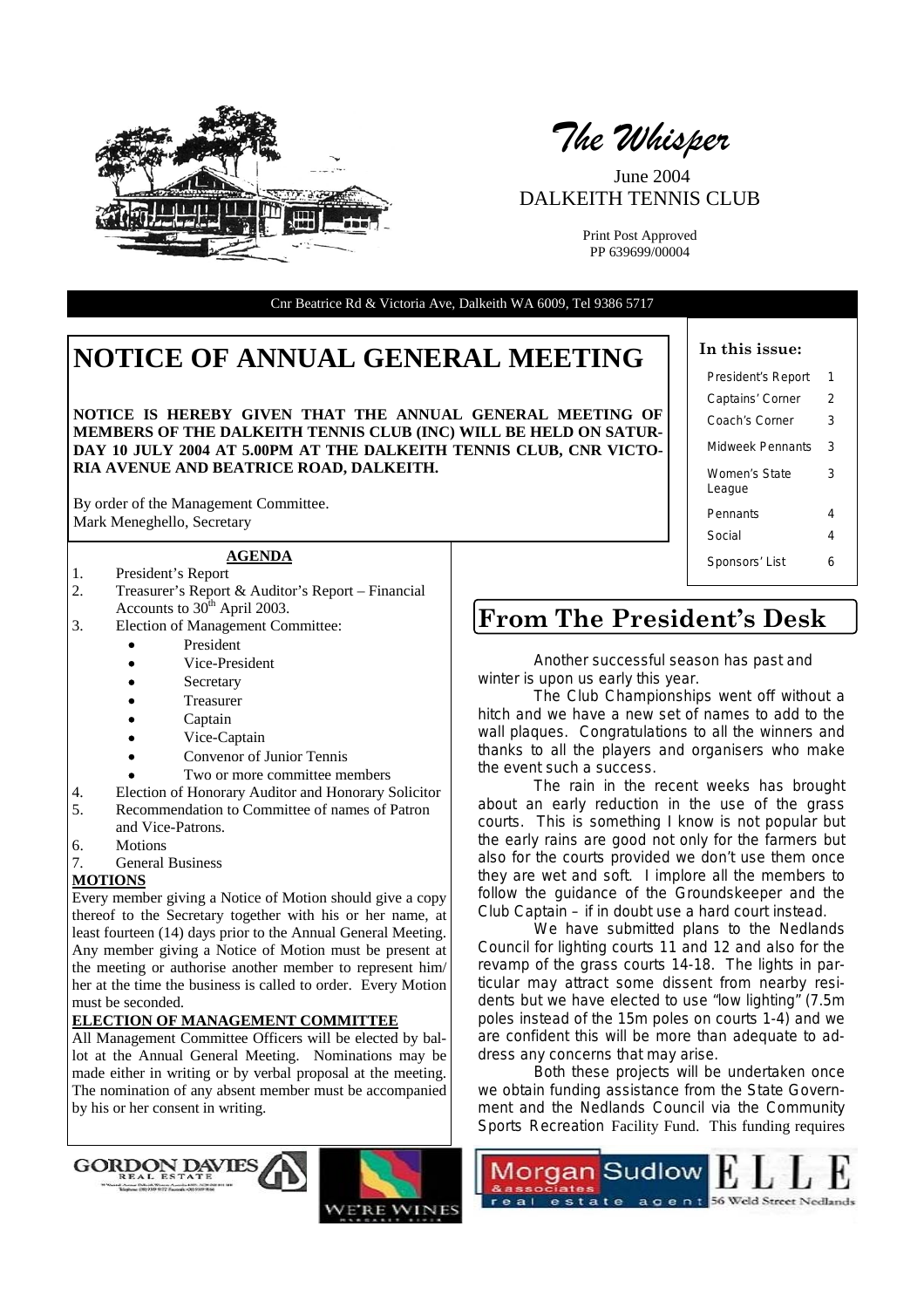all three parties to contribute 1/3 of the costs each.

 With this Whisper you will have received a notice for the Annual General Meeting and copies of the financial accounts.

 As with previous years we are "thin on the ground" with members who are willing to stand for committee. Most of the present members have been associated with the committee for 3 or more years and would like to share the experience with others.

 **Contact any of the committee or email Keenihan@bigpond.net.au to take the step**.

 The Club Annual Accounts show that our membership numbers are down but we are in the "black" from both cash flow and accounting viewpoints. The money outcome is particularly pleasing as we spent over \$10,000 resurfacing courts 11 and 12. We expect less administrative costs next year so we can anticipate sufficient cash in hand to fund our portion of the capital works we have in mind for 2004-05. Of course we must arrest the decline in membership and this will become a priority for the new Committee.

 You will note that we have improved the lighting around the club house in an effort to discourage vandalism and theft and also make it easier for members to move around after dark. The changes comprise a set of motion sensor lights around the building and also the extended use of the parking area lights courtesy of the Nedlands Council.

 I trust all the members have enjoyed their summer/autumn season and thank all the committee members for their hard work, enthusiasm and stamina.

Stephen Keenihan PRESIDENT

# **Captain's corner**

With the cooler weather arriving we are sad to see the grass courts reduced but it is a fact of life. Nonetheless the winter, so far, has been marvelous and not been a handicap for the tennis players.

Recently the Club Championships were held and we saw some wonderful matches between very keen members. The tournament committee of Steven Ward, Kathy Raynes and Loretta Hughes managed to complete the sets in the two weekends with the help of many members. Our thanks go to Susie Lau, Alison Garland, Susan Neo, Judy Bolton, Nicky Martin, Roger Martin, Kerry Warner and Julie Lourie and all those who helped at the sets desk. Without this help the match committee could not work and the tournament would not run smoothly. It is a thrill to see the willingness with which these members offer their services just to help our club. Many thanks from all the DTC committee.

Held at the same time, the junior tournament was another success story and also the food provided by many people was much appreciated.

On Saturdays our tennis would not run smoothly without those who do the sets desk and the nibbles so I hope you all know how much you are appreciated.

Tennis is flourishing throughout the week with many groups of members playing in their own time. Each day the courts seem to be very busy. The pennant teams are again playing at home and away, all players hoping to just go up that ITN chart. It is good to see how many people play with such friendliness and still be competitive. Well done to all those teams.

I would like to thank Steven Ward for his insight into everything to do with the Captain's role and for working with me since Martin Briggs left. He knows so much about so many aspects of our club and is always working for the good of DTC. It has been a great pleasure to be associated with him during my term of



# **PLEASE NOMINATE FOR COMMITTEE**

# **DON'T WAIT TO BE ASKED VOLUNTEER.**

IF YOU ENJOY YOUR TENNIS AND WOULD LIKE TO DO SOMETHING IN RETURN TO HELP OUT OR WOULD LIKE A SAY IN THE DIRECTION THE CLUB IS GOING JOIN THE COMMITTEE

NO PRIOR EXPERIENCE REQUIRED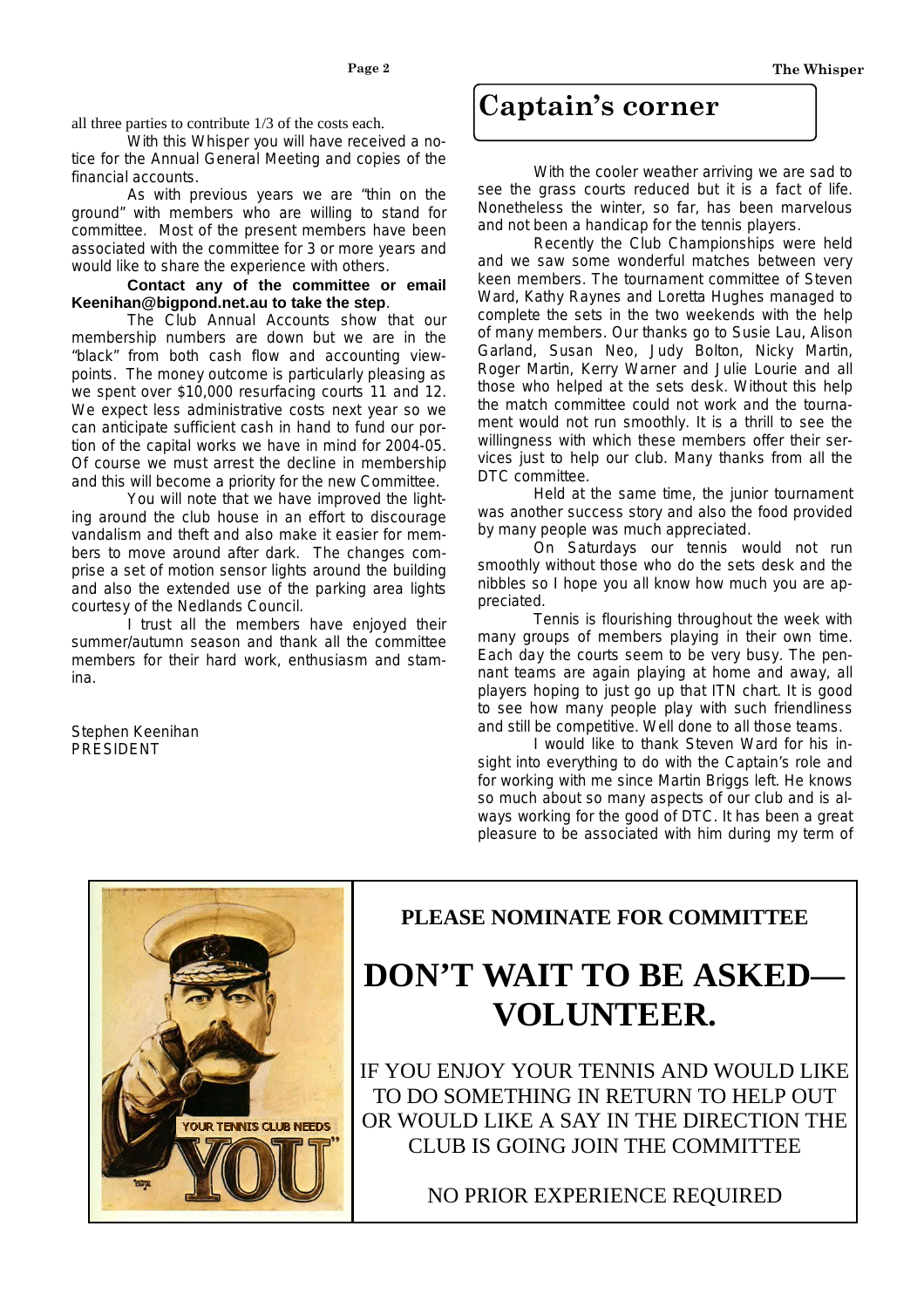**Page 3** 

**Coach's corner** office. I would like to thank all those members who put  $\left| \mathbf{Coach's corner} \right|$ themselves out to contribute to the running of the club. I am finishing in my role of Vice Captain and have enjoyed my time in the role.

**Ratings.** I know everyone wants to go up and everyone wants to be with better players but please remember we have to consider all aspects, including negative aspects. All in all it is difficult. No one wants to win to love and no one wants to lose badly either. If you would like your ratings reviewed, there is a form to fill in and the Ratings Committee carefully considers every request. However, remember sometimes people will have to go down.

**Visitors**. If you bring visitors please put the money in an envelope and give it to John Thorpe. At our club there should be no need to police this. We are all honorable people. It is \$10.00 at the weekend and \$5.00 during the week and worth every cent.

Again, I would like to thank you all as this term of office comes to a close. There are so many wonderful people at DTC I have been very lucky to have been associated with you all.

Kathy Raynes VICE CAPTAIN

# **Midweek Pennants**

There were 3 midweek summer ladies teams that made the semi-finals. They were Div 4, Div 8, and grass court Div 4. The semi-finals were very close fought matches for all the teams with Div 8 losing by 9 games and grass court Div 4 winning by 6 games. The finals were again very tight with Div 4 winning by 7 games and grass court Div 4 losing by 4 games. Congratulations to Div 4 for their win. The members of the team were: SUE THOMAS, LYNNE LEONHARDT, COURTNEY KENNEDY, NANETTE O'DRISCOLL, JENNY HOLM, KATHY RAYNES AND JULIE LOURIE.

A special congratulations to LYNNE LEON-HARDT for winning Tennis West's "Most Valuable Player Award" for Division 4. The awards have been in place for 3 years and even though Dalkeith has had many players nominated for the award Lynne is



 The MastaStroke® Tennis team has seen some changes to it in the past couple months. With the departure of Adam Howard – Junior Development Director, who is now pursuing other career interests, we were in need of finding a few new faces to help out the MastaStroke® Team. Mark Robinson, a TCA Advanced Coach, has had many years of coaching at the Laffs Tennis Centre in Queensland, as well as being the former Development Director at the Dubai World Trade Centre. Mark Sewell has also joined the team. Mark is a TCA Development Coach and former top US Collegiate Player. Mark also represents Dalkeith as our Number 1 State League player.

 Winter Tennis League is in full swing again with Dalkeith being represented by 9 teams comprising of 5 boys teams and 4 girls teams. Trainings are held on Thursday afternoons and Saturday mornings and we have had healthy turnouts to both of these sessions. Matches are held every Sunday morning, and if anyone is interested in coming down and watching Dalkeith's new and upcoming talent, I'm sure they would all love your support.

 Our Players of the Month for May are Genevieve McCloskey and Heaton Rhodes. Both players are involved in our coaching programs and have shown all the quality attributes of great tennis players in the making.

JOHN THORPE **MastaStroke Tennis System** 



# **Midweek Pennants (cont)**

the first midweek pennant player to win.

The midweek night Div 7 blue also made the semi-finals as did our mens Div 2 Gold midweek pennant team. Congratulations to all concerned.

This winter we have seven midweek ladies teams, two midweek ladies night teams and one midweek mens team. If there is any male player who would like to play pennants on a Wednesday night please contact Geoff Cooper on 93863908.

The winter pennants is off to a great start with the three teams that played their first match at home winning.

Julie Lourie

MIDWEEK LADIES DAY/NIGHT AND MENS MID-WEEK NIGHT CO-ORDINATOR

Coca Cola

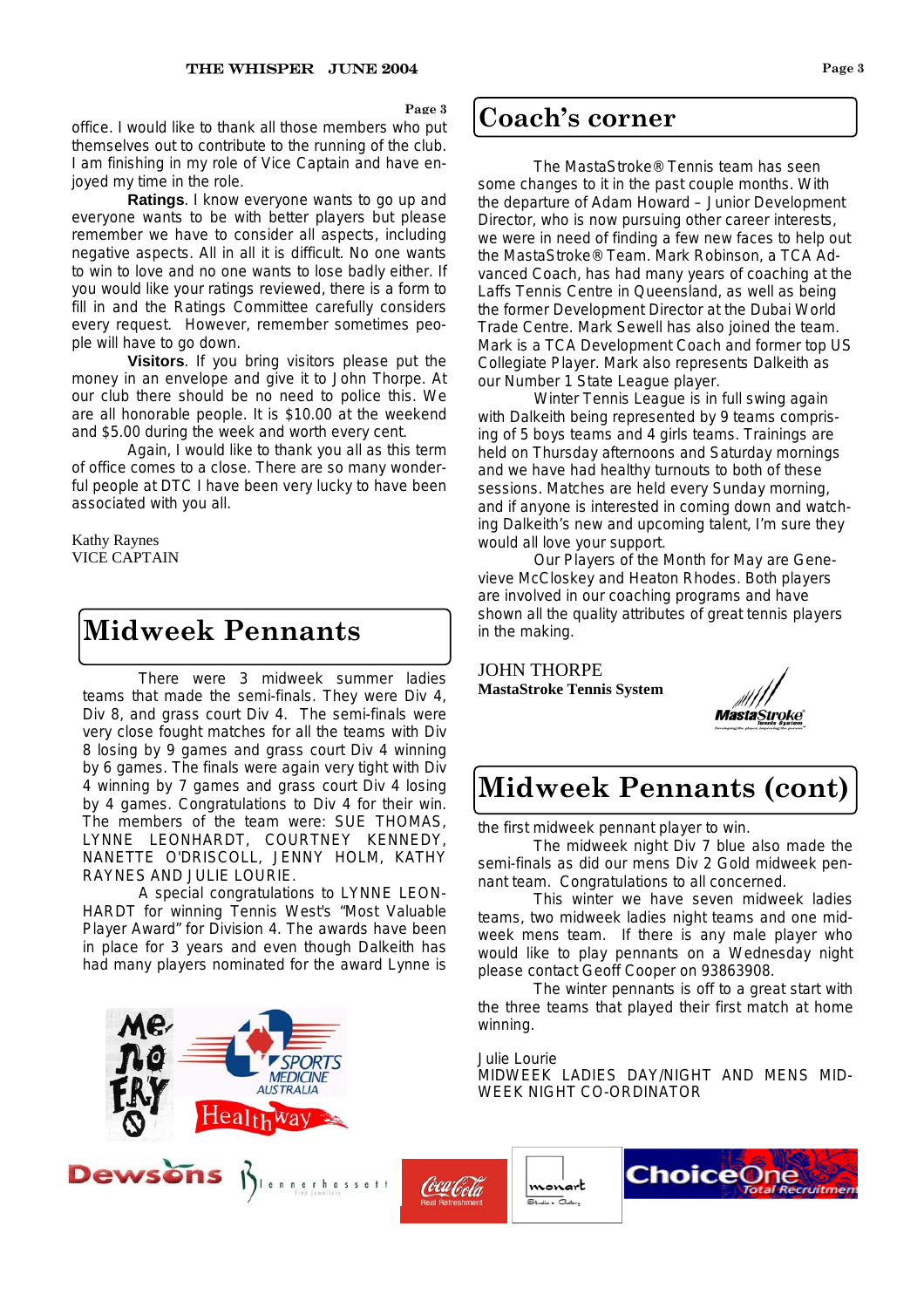# **Women's State League**

 The team had a reasonably successful summer League season. It is fair to say that we battled a bit when some of our top players were unavailable through travel or injury, but when we had a full complement of players we were very competitive..

 There is some indecision as to the make up of the "State League" competition for next season. It appears that the number of members of a team will be reduced from eight to six players. It would be in reduced from eight to six players. Dalkeith's best interest to recruit an elite player to be a member of the team to bolster our player strength.

Mike Webb-Ware MANAGER STATE LEAGUE LADIES

# **Pennant Players—a classy bunch**

 After a very successful summer season in which all but one of our five teams were finalists, we have a record four teams playing in the winter competition. You may not notice them at the club as we have our home venue at the State Tennis Centre due to a shortage of courts during the winter. They are representing Dalkeith with enthusiasm and much success. Thanks to captains David Leahy, Ken Adam, Marissa Gianotti and Libby Mussared for organising their teams with such efficiency.

 Summer players should note that Tenniswest has introduced promotion/relegation retrospectively to last summer, applying to the top 3 divisions in each league. Generally 2 teams have gone up and 2 down from 8 team divisions. You should keep this in mind for next season and if you have any queries, contact Loretta Hughes on telephone number 93895939.

 Winter pennants is an excellent way to stay fit and trim over the cooler months as well as improving your tennis skills. It is a shorter 10 round season and this year we have been given two byes in the school holidays to make it easier for those wanting a break. Good Luck and remember "consistency is key to control".

Loretta Hughes **CONVENOR** 



# **On the Social Scene**

 There have been a number of social events over the past three months. The dinner/dance was held at the tennis clubhouse in March. It was "Retro" night and enjoyed by lots of people reliving the 70s. There were some fabulous costumes and disguises. Dan Ryan was a psychedelic delight sporting afro hair, the peace symbol and a slinky set of flares He won the best dressed male of the evening. Dorothy Davies, as Sandy Shaw complete with beehive and glasses, won the ladies best dressed prize. Photos are over the page.

 We had the best night rocking along to "Gerry and the Attrix". It was a fabulous evening, enjoyed by all, although I suspect that there were a few sore heads and feet on Sunday.

ships, also in March, the Junior Tournament team lead by Gaye Hayes and Wendy Bloor provided Nandos to On the final night of the Junior Championthe junior players who devoured the burgers!

 There was a dinner on the last night of the Club Championships. Our Patron, Sue Walker joined us for dinner, and enjoyed her evening chatting to club members. Another late night, and thoroughly enjoyed by everyone.

 The final event on the Club's social calendar was the Quiz Night which was held at the Bowling Club in May. There were 18 very competitive teams playing for over \$1,000 in prizes. We gave Geoff Mitchell-Burden a break and blooded a new Quiz Master this year—Graham Glover. Graham asked a searching set of questions, so searching that my team came stone motherless last! As usual, the night was great fun. The winning teams were lead by Geoff Barker, Nigel Shaw and Sue Beresford. The Quiz Night seems to bring out the competitive nature in the DTC membership! We raised over \$2000—so a big thank you to everyone who attended, and in particular to the following prize donors:

Bill Dobbie Burke Hugo – Podiatrist Cellos Cocoa Gold Tanning Fitness Centre Cottesloe Geoff Mitchell-Burden – Recruitment Partners Heaven Lingerie Helen Walsh and Bevan Lawrence Jaeger Hair Design Julie Lourie and Geoff Cooper, Cooper and Lourie Liquor Baron's Mastastroke tennis – John Thorpe Pet's Deli – Phil Sullivan Santina Stransky Sue Walker MP Terrazza, 156 Hampden Road Violetta Beauty We're Wines – Gordon Davies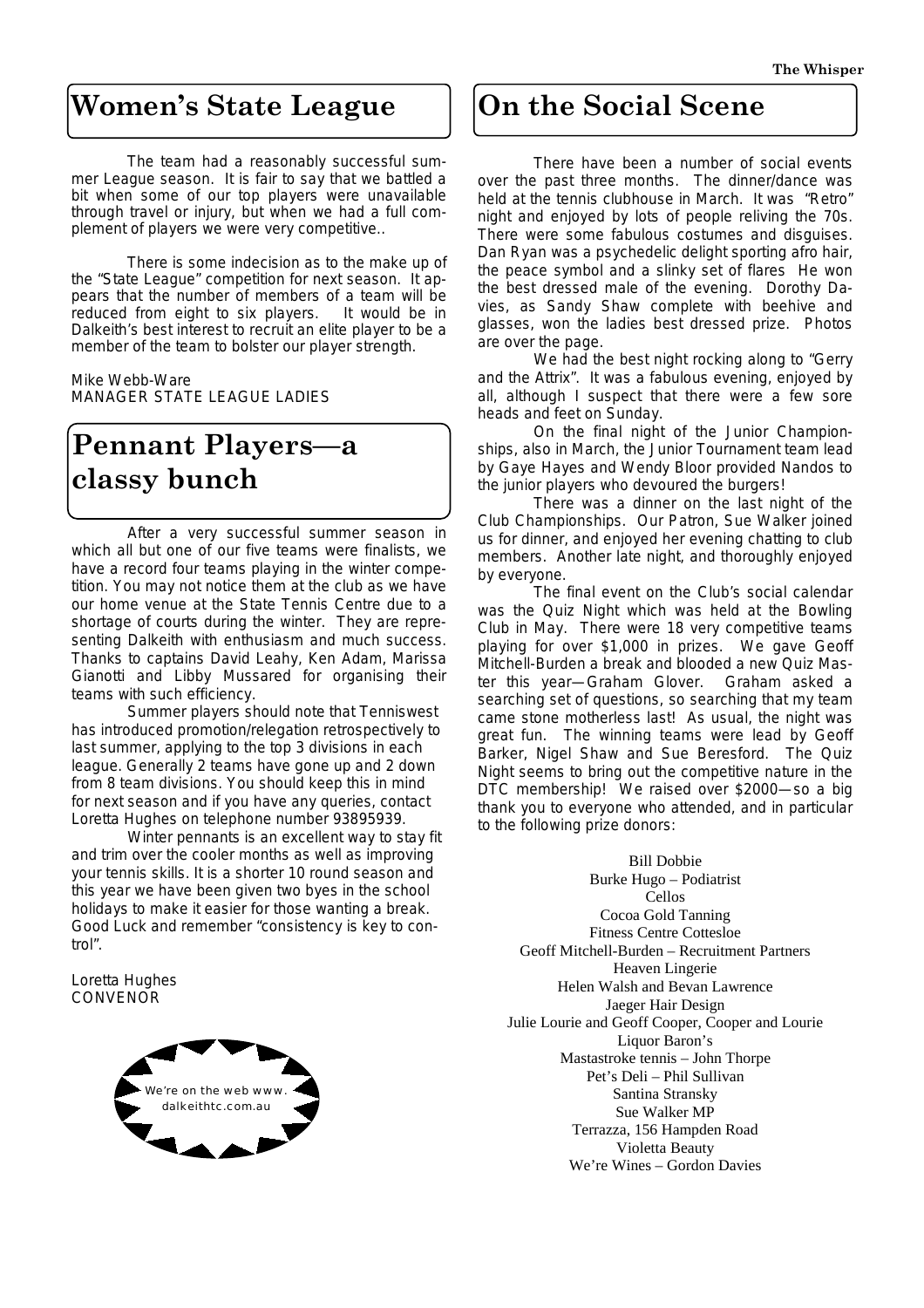#### **THE WHISPER JUNE 2004** Page 5

 The Quiz Night draws to an end my role as Social Convenor. I have asked Sandy McCloskey to take over the organising. I think it's time to bow out and let a more youthful group take over the running of the social events at the Club. I shall remain on the team assisting, so I shall continue to pester you to come along to events, and prod and poke you to pay beforehand!!

 In closing I would like to thank Sandy McCloskey, Karen Flanagan (in absentia), Lynne Crompton and Cecilia Hill for all their good work on the Social Committee.

Glenda Martinick













Tennis Championships





Roger Martin.